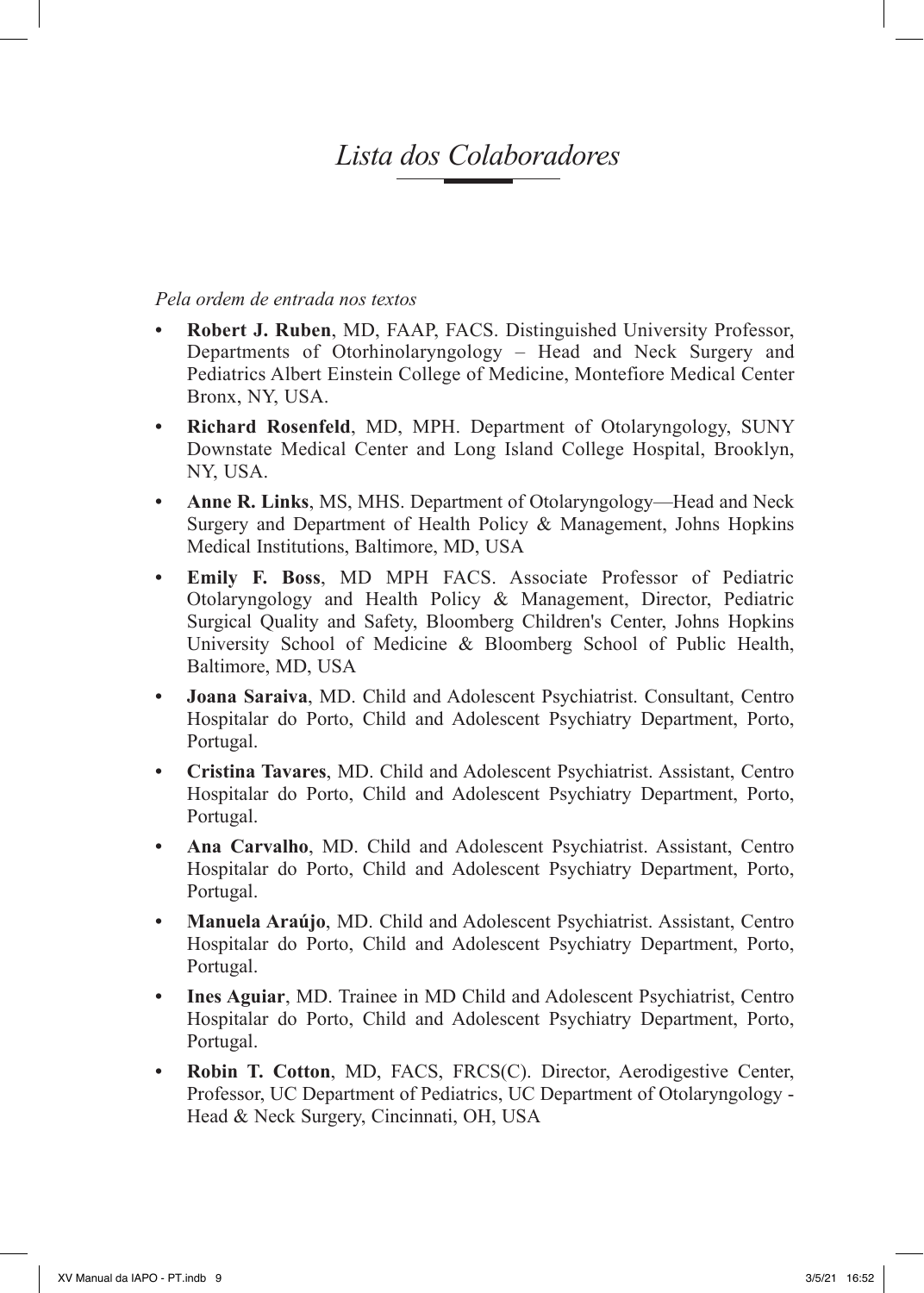- **• Glenn Isaacson**, MD, FAAP. Departments of Otolaryngology-Head & Neck Surgery and Pediatrics Lewis Katz School of Medicine, Temple University, PA, USA
- **• Margaretha L. Casselbrant**. MD, PhD. Professor Emerita, Department of Otolaryngology, University of Pittsburgh School of Medicine, Pittsburgh, PA, USA
- **• Charles Q. Yang**, MD. Division of Pediatric Otolaryngology, Children's National Health System, George Washington University School of Medicine, Washington, DC, USA
- **• DiegoA. Preciado**, MD PhD. Division of Pediatric Otolaryngology, Children's National Health System, George Washington University School of Medicine, Washington, DC, USA
- **• Débora Morais Cardoso**, MD, PhD. Médica Assistente, Departamento de Pediatria, Hopital Universitário, Universidade de São Paulo e Faculdade de Medicina de Jundiaí, Jundiaí, SP.
- **• Alfredo Elias Gilio**, MD, PhD. Professor Associado do Departamento de Pediatria da Faculdade de Medicina da Universidade de São Paulo. Diretor da Divisão de Pediatria do Hospital Universitário, Universidade de São Paulo. Coordenador da Clínica de Imunização, Hospital Albert Einstein, São Paulo, SP.
- **• Dennis J. Kitsko**, DO, FACS, FAOCO. Assistant Professor of Otolaryngology, University of Pittsburgh School of Medicine, Division of Pediatric Otolaryngology, Children's Hospital of Pittsburgh, University of Pittsburgh Medical Center, Pittsburgh, PA, USA
- **• Renata C. Di Francesco**, MD. Professora Associada do Departamento de Otorrinolaringologia do Hospital das Clínicas de São Paulo, da Faculdade de Medicina da Universidade de São Paulo. Coordenadora da Seção de Otorrinopediatria, São Paulo, SP.
- **• Shalin N. Shah**, BS. American University of Antigua School of Medicine, Coolidge, Antigua e Barbuda.
- **• Jessica Levi**, MD. Assistant Professor, Department of Otolaryngology Head and Neck Surgery. Assistant Professor, Department of Pediatrics, Boston University/Boston Medical Center, Boston, MA, USA.
- **• Udayan K. Shah**, MD. Division of Otolaryngology, Nemours / Alfred I duPont Hospital for Children, Wilmington, DE, USA and Departments of Pediatrics and Otolaryngology-Head & Neck Surgery, Sidney Kimmel Medical College, Thomas Jefferson University, PA, USA.
- **• Sneh Biyani,** MD. Department of Otolaryngology-Head and Neck Surgery, Eastern Virginia Medical School, Norfolk, VA, USA
- **• Craig S. Derkay**, MD. Department of Otolaryngology-Head and Neck Surgery, Eastern Virginia Medical School, Children's Hospital of the King's Daughters, Norfolk, VA, USA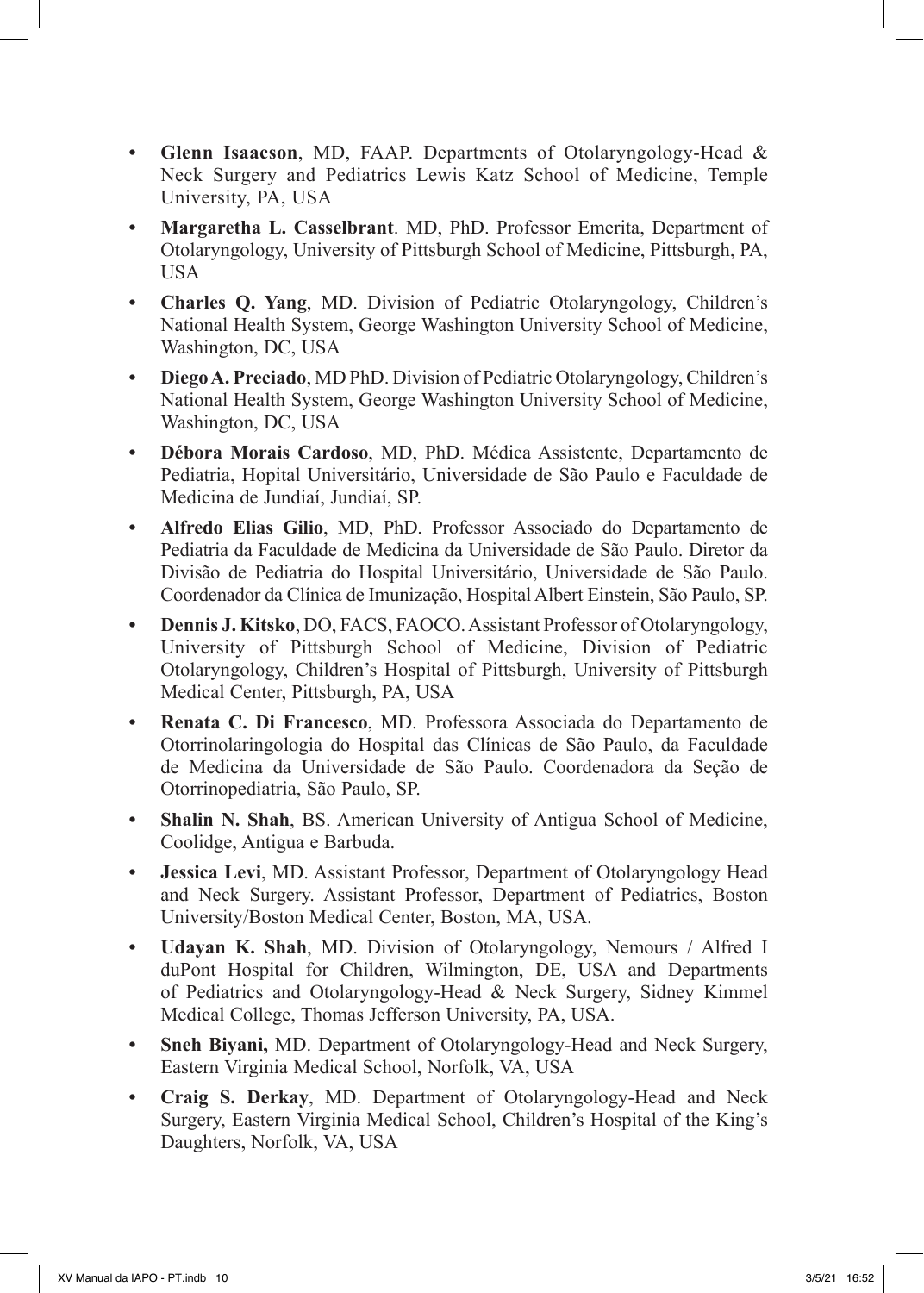- **• Deepak Chandrasekharan**, MD. Royal London Children's Hospital, Londres, Inglaterra.
- **• Samit Unadkat**, MD. Royal London Children's Hospital, Londres, Inglaterra
- **• Sanjeev Gupta**, MD. Royal London Children's Hospital, Londres, Inglaterra
- **• Rishi Talwar**, MD. Royal London Children's Hospital, Londres, Inglaterra
- **• Yogesh Bajaj**, MD. Royal London Children's Hospital, Londres, Inglaterra
- • **Clifford Chen**, MD. Assistant Professor of Department of Pediatrics at University of Texas - Southwestern Medical School, Dallas, TX, USA
- • **Luiz Bellízia Neto**, MD, PhD. Pediatra do Instituto da Criança, Departamento de Pediatria, da Faculdade de Medicina da Universidade de São Paulo (FMUSP). Pediatra do Hospital Albert Einstein, São Paulo, São Paulo, Brasil.
- **• João Ferreira de Mello Júnior**, MD. Professor Livre-docente Faculdade de Medicina da Universidade de São Paulo. Responsável pelo Grupo de Alergia em Otorrinolaringologia do Hospital das Clínicas da Faculdade de Medicina da Universidade de São Paulo, São Paulo.
- **Maria Veling**, MD. Pofessor of Otolaryngology. President, American Academy of Otolaryngic Allergy. Holder of the Beth and Marvin C. "Cub" Culbertson Professorship in Pediatric Otolaryngology. University of Texas–Southwestern Medical Center/Children's Medical Center–Dallas, Dallas,TX, USA
- **• Carl H. Snyderman**, MD, MBA. Department of Otolaryngology, Department of Neurological Surgery, University of Pittsburgh Medical Center (UPMC) and the Children's Hospital of Pittsburgh of UPMC, Pittsburgh, PA, USA
- **• Amanda L. Stapleton**, MD. Department of Otolaryngology, University of Pittsburgh Medical Center (UPMC) and the Children's Hospital of Pittsburgh of UPMC, Pittsburgh, PA, USA
- **• Elizabeth C. Tyler-Kabara**, MD, PhD. Department of Neurological Surgery, University of Pittsburgh Medical Center (UPMC) and the Children's Hospital of Pittsburgh of UPMC, Pittsburgh, PA, USA
- **• Eric W. Wang**, MD. Department of Otolaryngology, University of Pittsburgh Medical Center (UPMC) and the Children's Hospital of Pittsburgh of UPMC, Pittsburgh, PA, USA
- **• Juan C. Fernandez-Miranda**, MD. Department of Neurological Surgery, University of Pittsburgh Medical Center (UPMC) and the Children's Hospital of Pittsburgh of UPMC, Pittsburgh, PA, USA
- **• Paul A. Gardner**, MD. Department of Neurological Surgery, University of Pittsburgh Medical Center (UPMC) and the Children's Hospital of Pittsburgh of UPMC, Pittsburgh, PA, USA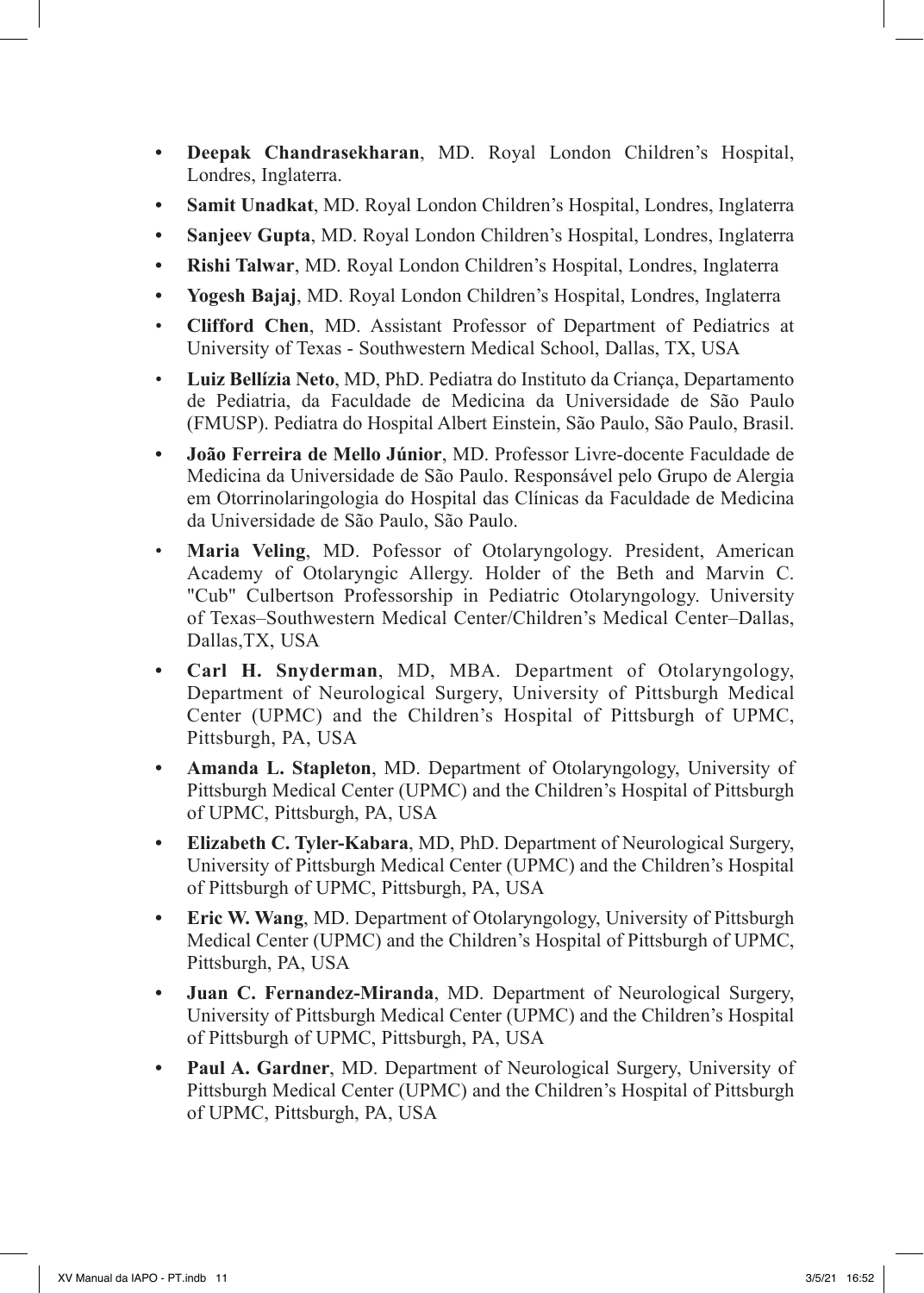- **• Gopi B. Shah**, MD MPH. Assistant Professor, Department of Otolaryngology Head and Neck Surgery, Pediatric Otolaryngologist, University of Texas-Southwestern Medical Center, Dallas, TX, USA
- **• Chadi Makary**, MD. Department of Otolaryngology, H&N Surgery, West Virginia University, WV, USA
- **• Hassan Ramadan**, MD, MSc. Department of Otolaryngology, H&N Surgery, West Virginia University, WV, USA
- **• Michael Mei**, BS. University of Connecticut School of Medicine, CT, USA
- **• Tulio A Valdez**, MD. Assistant Professor of Otolaryngology, Connecticut Children's Medical Center, Hartford, CT, USA.
- **• Paola Marchisio**, MD. Pediatric Highly Intensive Care Unit, Department of Pathophysiology and Transplantation, Università degli Studi di Milano, Fondazione IRCCS Ca' Granda, Ospedale Maggiore Policlinico, Milão, Italia.
- **• Elena Baggi**, MD. Pediatric Highly Intensive Care Unit, Department of Pathophysiology and Transplantation, Università degli Studi di Milano, Fondazione IRCCS Ca' Granda, Ospedale Maggiore Policlinico, Milão, Italia.
- **• Calogero Sathya Sciarrabba**, MD. Pediatric Highly Intensive Care Unit, Department of Pathophysiology and Transplantation, Università degli Studi di Milano, Fondazione IRCCS Ca' Granda, Ospedale Maggiore Policlinico, Milão, Italia.
- **• Luca Ruggiero**, MD. Pediatric Highly Intensive Care Unit, Department of Pathophysiology and Transplantation, Università degli Studi di Milano, Fondazione IRCCS Ca' Granda, Ospedale Maggiore Policlinico, Milão, Italia
- **• Leonardo Terranova**, Bsc. Pediatric Highly Intensive Care Unit, Department of Pathophysiology and Transplantation, Università degli Studi di Milano, Fondazione IRCCS Ca' Granda, Ospedale Maggiore Policlinico, Milão, Italia.
- **• Susana Esposito**, MD. Pediatric Highly Intensive Care Unit, Department of Pathophysiology and Transplantation, Università degli Studi di Milano, Fondazione IRCCS Ca' Granda, Ospedale Maggiore Policlinico, Milão, Italia
- **• Nicola Principi**, MD. Pediatric Highly Intensive Care Unit, Department of Pathophysiology and Transplantation, Università degli Studi di Milano, Fondazione IRCCS Ca' Granda, Ospedale Maggiore Policlinico, Milão, Italia
- **• Sarah S. O'Connor**. American Academy of Otolaryngology—Head and Neck Surgery Foundation, Alexandria, VA, USA
- **• Robyn Coggins**, MFA. Society for Middle Ear Disease, Pittsburgh, PA, USA
- **• Lisa Gagnon**, MSN, CPNP. Connecticut Pediatric Otolaryngology, Madison, CT, USA
- **• Jennifer J. Shin**, MD, SM. Division of Otolaryngology, Harvard Medical School, Boston, Massachusetts, USA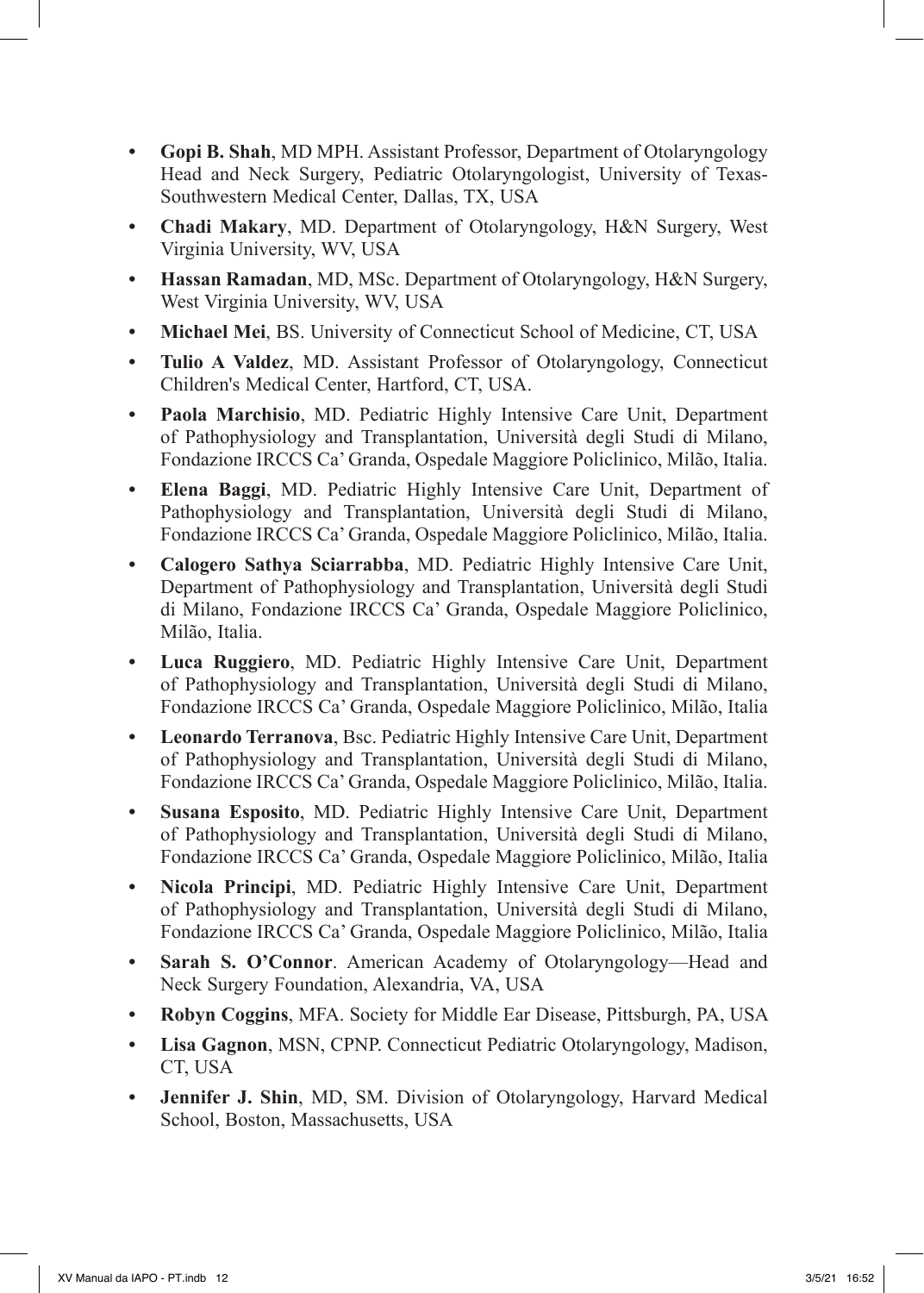- **• Sandra A.Walsh**. Consumers United for Evidence-based Healthcare, Davis, California, USA.
- **• Seth R. Schwartz**, MD, MPH. Department of Otolaryngology, Virginia Mason Medical Center, Seattle, WA, USA
- **• Jesse M. Hackell**, MD. Pomona Pediatrics, Pomona, NY, USA
- **• David Hoelting**, MD. American Academy of Family Physicians, Pender, Nebraska, NE, USA
- **• Lisa L. Hunter**, PhD. Cincinnati Children's Hospital Medical Center, Cincinnati, OH, USA
- **• Ann W. Kummer**, PhD. CCC-SLP, Cincinnati Children's Hospital Medical Center, Cincinnati, OH, USA
- **• Spencer C. Payne**, MD. University of Virginia Health System, Charlottesville, VA, USA
- **• Dennis S. Poe**, MD, PhD. Department of Otology and Laryngology, Harvard Medical School and Boston Children's Hospital, Boston, MA, USA
- **• Peter M.Vila**, MD, MSPH. Department of Otolaryngology–Head and Neck Surgery, Washington University School of Medicine in St Louis, St Louis, MO, USA.
- **• Maureen D. Corrigan**. American Academy of Otolaryngology—Head and Neck Surgery, Alexandria, VA, USA.
- **• Alessandro Danesi**, MD, Pediatra do Hospital Sírio Libanês, São Paulo, SP, Brasil.
- **• Carlos Ruah**, MD, PhD. Drs Ruah ENT Clinic, Lisboa, Portugal
- **• Tal Marom**, MD. Department of Otolaryngology-Head and Neck Surgery, Assaf Harofeh Medical Center, Tel Aviv University Sackler School of Medicine, Zerifin, Israel
- **• Sharon Ovnat Tamir**, MD. Department of Otolaryngology-Head and Neck Surgery, Edith Wolfson Medical Center, Tel Aviv University Sackler School of Medicine, Holon, Israel
- **• Hannah Linkhorn**, MD. Otolaryngology Registrar, Auckland DHB, Auckland, Nova Zelandia
- **• Graeme van der Meer**, MMed(ORL). Paediatric Otolaryngologist, Starship Children's Health, Auckland, Nova Zelandia
- **• Michel Neeff**, FRACS. Paediatric Otologist/Neurotologist, Starship Children's Health, Auckland, Nova Zelandia
- • **Kenneth H. Lee**, MD, PhD. Associate Professor, Department of Otolaryngology–Head & Neck Surgery. UT Southwestern Medicl Center, Dallas, TX. Director of Pediatric Otolaryngology, Children's Health, Plano, TX, USA